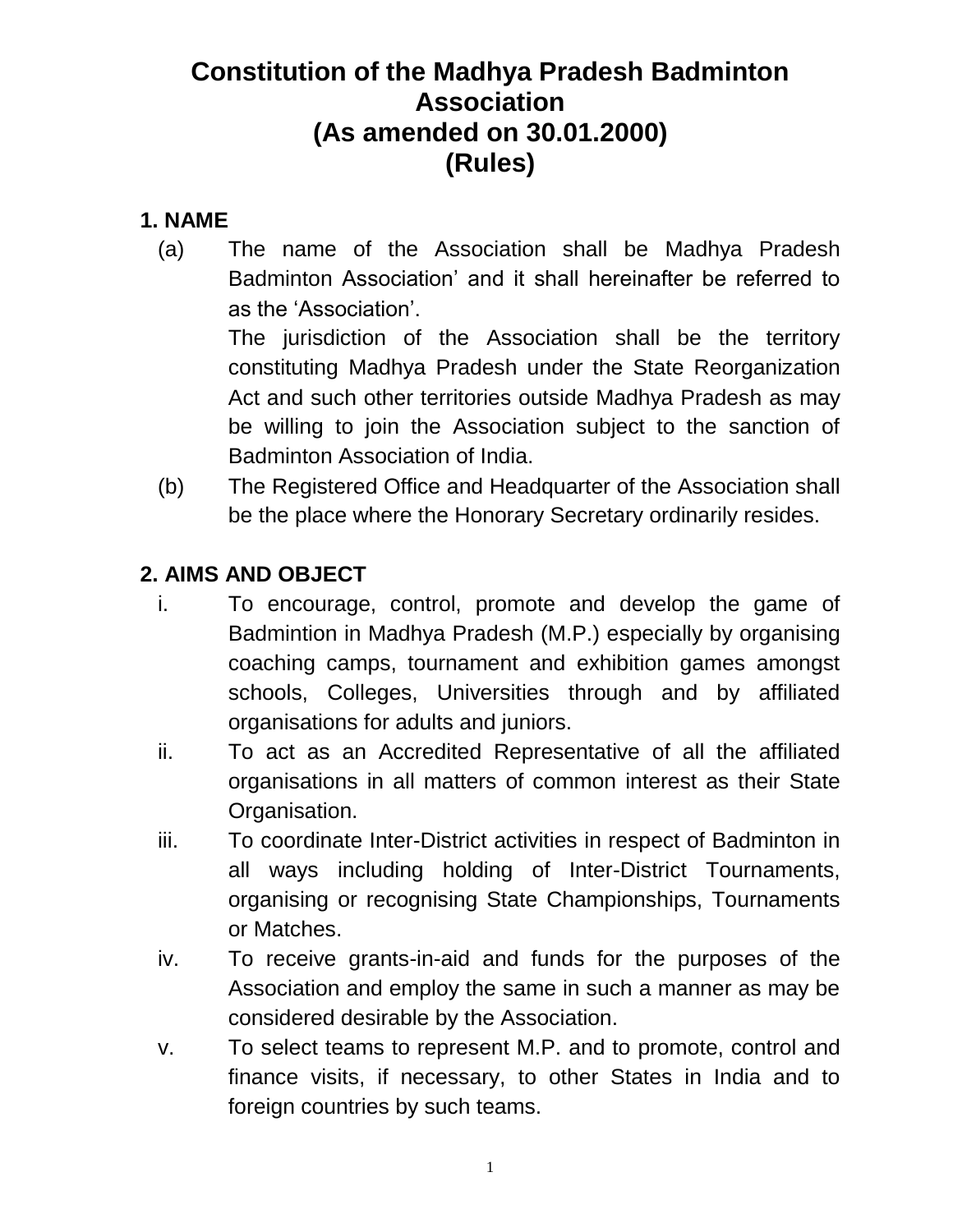vi Generally, to do all such other acts and things as may seem conducive and necessary to the aims and objects of the Association.

## **3. LANGUAGE**

The official language of the Association shall be English. However, Hindi shall be progressively used for activities within the State of M.P.

## **4. INTERPRETATION**

- i. Every reference in these rules to the masculine gender includes the feminine gender and also any reference to the singular includes the plural as well.
- ii. M.P.B.A. shall mean the Madhya Pradesh Badminton Association.
- iii. B.A.I. shall mean the Badminton Association of India.
- iv. 'Badminton' shall mean the game played with racket and shuttlecocks.
- v. 'Organisation' shall mean an Association affiliated to MPBA
- vi. 'Rules' shall mean the Rules, Regulations and Bye-laws of the Association in force from time to time.

## **5. MEMBERSHIP**

- (a) Membership of the Association shall be open to the District Badminton Associations.
- (b) Membership shall also be open to Departmental/Commercial Sports Boards of State level and shall be termed as Category II Membership.

## **6. ANNUAL SUBSCRIPTION**

- (a) The annual subscription to be paid by each Member Organisation is as follows:-
- i. Affiliation fee from Distt. Associations 750.00
- ii. Affiliation fee from Category II members 10,000.00
- (b) Annul Registration fee for each player shall be Rs. 10/- per player of which Rs. 4/- shall be retained by the Organisation and Rs. 6/- shall be sent to MPBA subject to a minimum of Rs.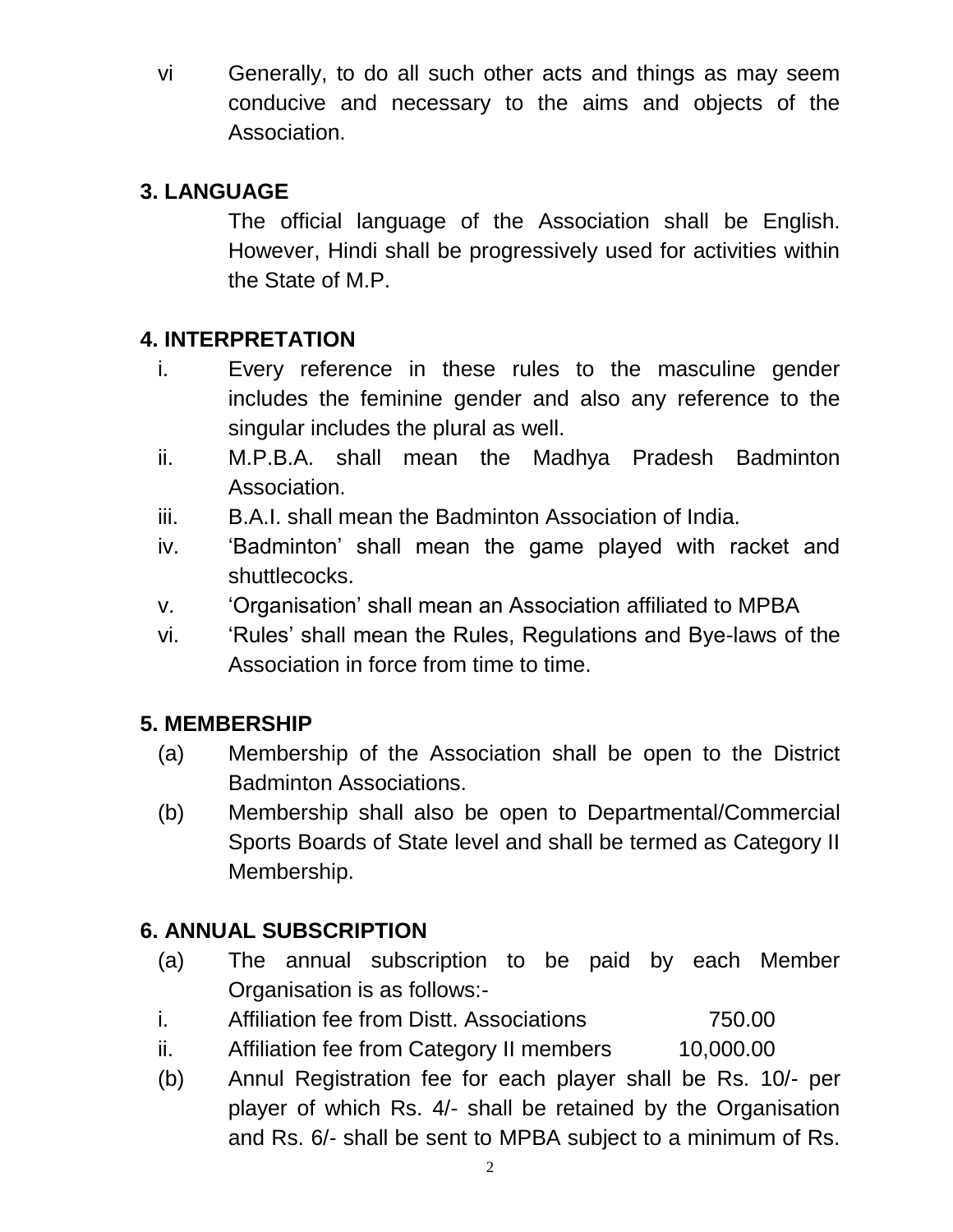300/-. The list of registered player's alongwith the registration fee must be sent by every member organisation latest by  $30<sup>th</sup>$ October every year failing which the arrears clause would be applied.

- (c) All annual subscriptions shall become due on the first day of April in each year and shall be remitted to the Hony. Treasurer on or before 31<sup>st</sup> May.
- (d) The official year of the Association shall be from  $1<sup>st</sup>$  April to  $31<sup>st</sup>$ March of the following year.
- (e) If the annual subscription remains unpaid for more than three months, the Council may, at its discretion, strike off the name of the defaulting member from the list of members after giving a registered notice, with one month's time from the date of posting, for payment of arrears. No member being in arrears shall be allowed to vote at any meeting of the Association, or of a committee or sub-committee thereof.

## **7. COUNCIL**

- (a) The Supreme Authority of the Association shall rest in a Constitutional Council (The General Body) consisting of the President, Senior Vice-President, five Vice-Presidents, Honorary Secretary, Honorary Treasurer, not more than six Hony. Jt. Secretaries, Advisor of the Association, and two representatives from each affiliated Distt. Association and also from those Category II members who have held State Championships once in the last five years before voting, and only one representative from other Category II members.
- (b) The delegates from each organisation shall represent it at every meeting of the Council. Such delegates shall either be the office bearers or members of the Executive Committees of the respective organisations. The name of each delegate shall be sent or given in writing, by the Secretary of the Organisation he is to represent, to the Hony. Secretary of the Association before the General meeting of the Council of MPBA.
- (c) All the office bearers and delegates from the Distt. Associations shall be Members of the Council.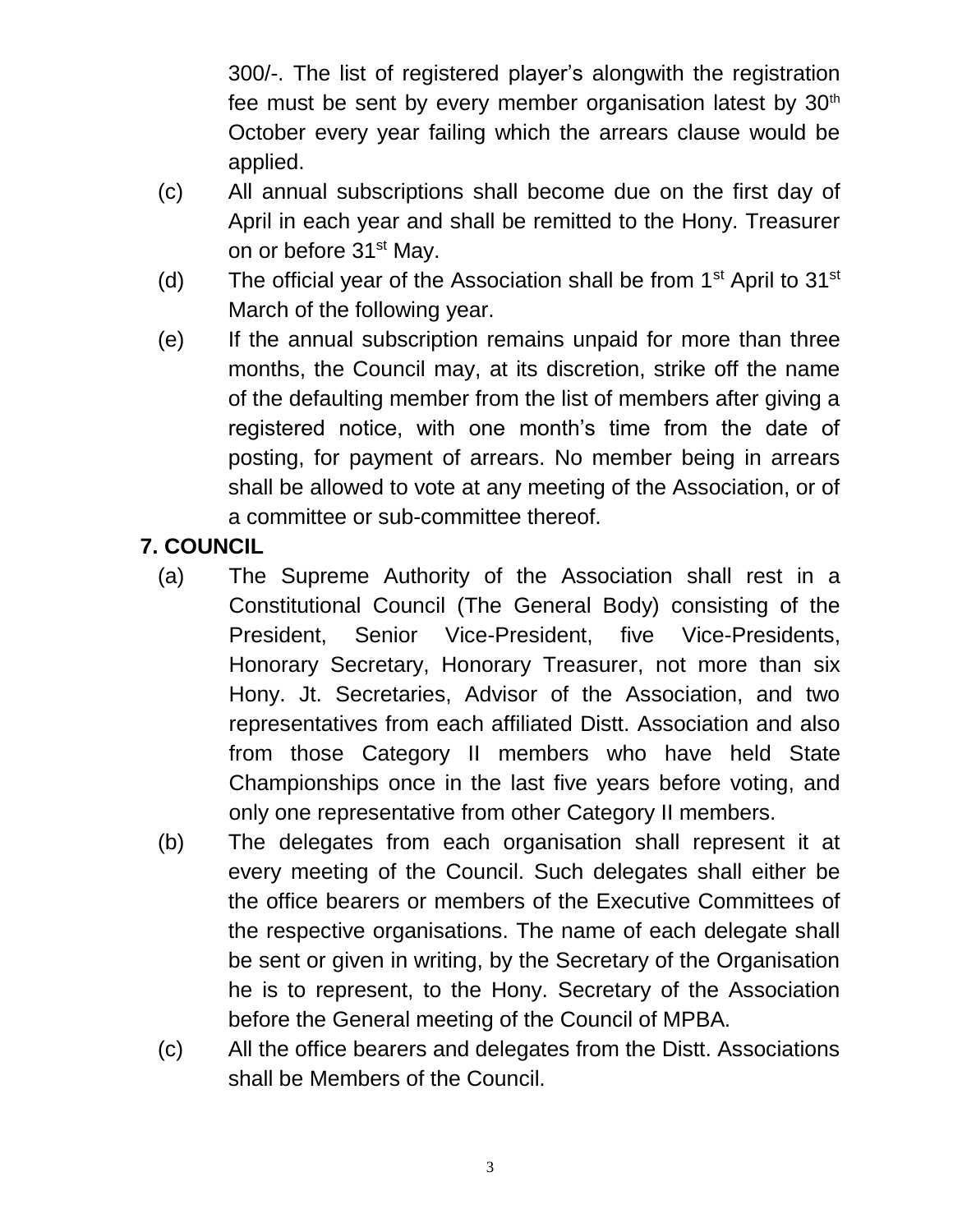### **8. POWERS AND DUTIES OF THE COUNCIL**

- i. To admit, to membership of the Association, Organisations applying for membership in accordance with the Rules.
- ii. To elect the office bearers of the Association.
- iii. To elect the Executive Committee for managing the affairs of the Association.
- iv. To appoint adhoc committees as and when it is deemed necessary.
- v. To appoint an Auditor who shall invariably be a Chartered Accountant and to fix his remuneration.
- vi. To adopt the Annual Report submitted by the Executive Committee.
- vii. To pass the Audited Statement of Accounts and Budget Estimates presented by the Executive Committee.
- viii. To hold, control and administer the property and funds of the Association.
- ix. To have control, through the respective member organisations, over persons within the territorial jurisdiction of a member, and any player playing badminton under the aegis of a member and/or submitting to the jurisdiction of a member shall be deemed ipso-facto to submit to the jurisdiction of the Association.
- x. To make and amend Rules of the Association as and when considered necessary.
- xi. To consider and decide matters not covered by the Rules.
- xii. To take such other steps as may be necessary or expedient to carry into effect the objects of the Association.
- xiii. To affiliate the Association to the BAI and having become its members to abide by its Rules, Regulations, Laws of Badminton and Rules for Players, etc. which shall be automatically applicable to the Association.
- xiv. To consider and deal with all questions as to the right of representation at Council meetings.
- xv. Whenever there is any dispute in a Distt. Association concerning the constitution of its General Body/Executive Committee, the Council will examine the whole issue and if necessary shall appoint an Observer to conduct fresh elections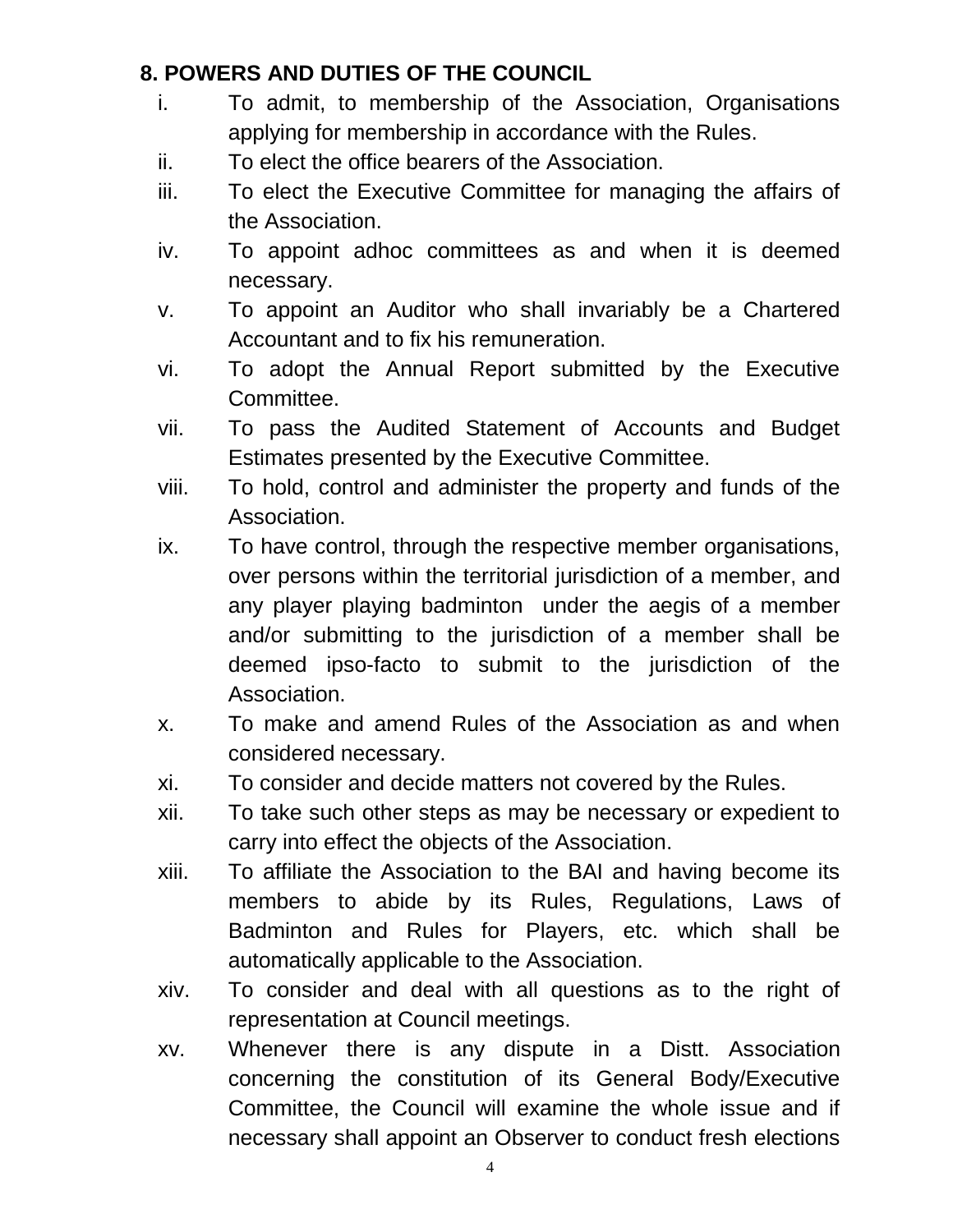to the Executive Committee. The TA/DA of the Observer shall be paid by the Distt. Association and such an Observer of the MPBA shall have the authority to decide the election procedure and all matters connected with the elections.

xvi. To suspend, expel or disaffiliate any organisation, patron or individual directly or indirectly connected with the Association or take any other legal action recommended by the Executive Committee.

> **Note** : The Executive Committee shall hereinafter be referred to as the Committee.

### **9. OFFICE BEARERS**

- (a) The following shall be the office bearers of the Association :
	- i. President; ii. Senior Vice-President; iii, Five Vice-President; iv. Honorary Secretary; v. Honorary Treasurer; vi. Not more than six Honorary Jt. Secretaries; vii. Advisor
- (b) The term of the office-bearers and members of the Committee shall be four years unless they resign office before the expiry of their term. Any member who ceases to satisfy clause 7(b) shall automatically cease to be a member of the Committee immediately. This will not apply to the office bearers who are exempted from clause 7(b).
- (c) The office bearers and members of the Committee can seek elections for further terms.

## **10. POWERS AND DUTIES OF THE OFFICE-BEARERS**

(a) **President** : The President shall be elected by the Council not necessarily from among its members. He shall convene and preside over all meetings of the Council and of any committee of which he is a member. In case of equality of votes he shall have a casting vote. If in the opinion of the President, an emergency has arisen which requires that immediate action should be taken, he shall take such action as he deems necessary and shall report the same at the next meeting of the Council or the Committee, whichever in the ordinary course would have dealt with the matter.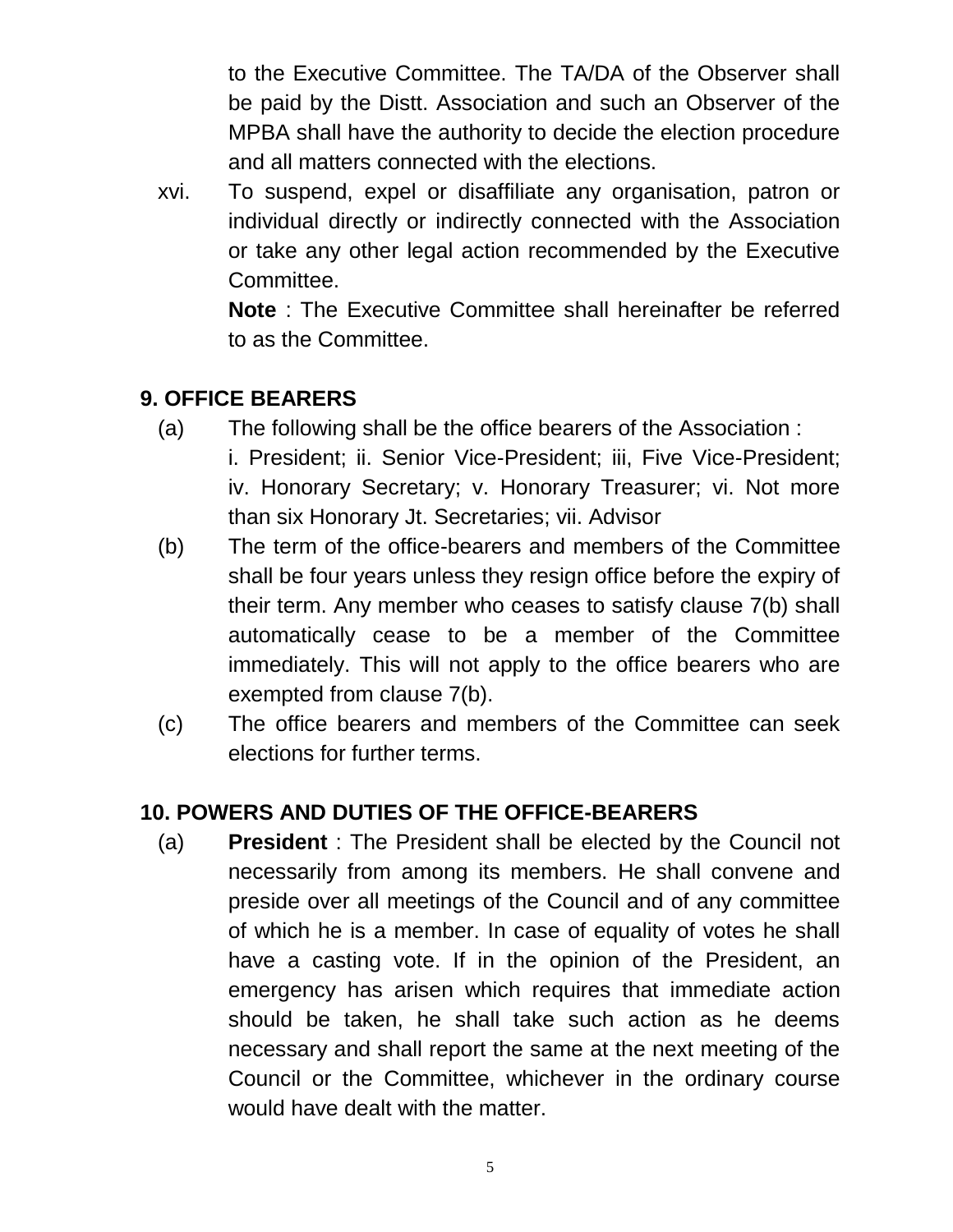- (b) **Senior Vice-President and Vice-Presidents :** These shall be elected from among the members of the Council. In the absence of the President, the Senior Vice-President or one of the Vice-Presidents shall be elected to the chair and shall exercise all the powers of the President.
- (c) **Hony. Secretary :** The Hony. Secretary shall be elected by the Council not necessarily from among its members. He shall be the Secretary of the Council and the Committee. He shall carry on correspondence on behalf of the Association and give effect to the resolutions of the Council and the Committee. He shall be responsible for the maintenance of other records or registers as well as the custody of the papers of the Association and for carrying out other duties that may be entrusted to him. He shall cause Minutes of the General Body (Council) and the Committee Meetings of the Association to be correctly recorded, confirmed and kept including the reports of all Sub-Committees; shall convene the Council and Committee meetings whenever desired by the President, or at least eight members of the Committee for calling a meeting of the Committee with a notice of 14 days; shall prepare and submit the Annual Report on the activities of the Association to the Council through the Committee; and shall represent the Association in any suit by or against it.
- (d) **Hony. Treasurer :** The Hony. Treasurer shall be elected by the Council from among its members. He shall exercise general supervision over the funds of the Association and advise the Committee as regards its financial policy. He shall collect all subscriptions due and donations payable to the Association and keep a regular disbursement. He shall be responsible for the money disbursed and received by the Association from whatever source derived and shall issue receipts for the same on the official form. He shall also submit to the Committee a statements of the receipts and expenditure, the balance sheet as audited and the financial estimates. He shall pay all bills certified by the Hony. Secretary.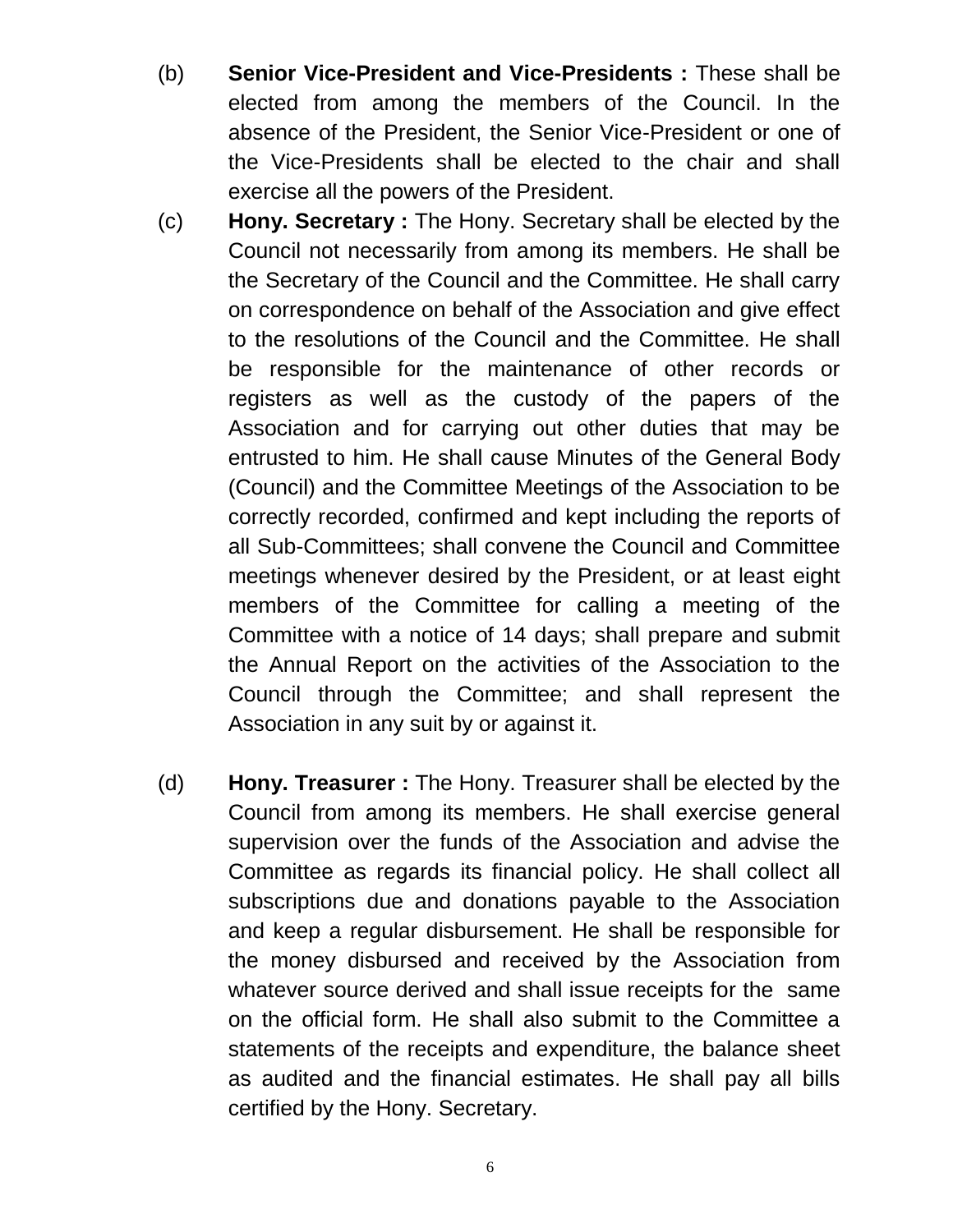- (e) **Hony. Jt. Secretaries :** These shall be elected by the Council from among its members. They shall assist the Hony. Secretary in the discharge of his duties and perform such other duties as may be entrusted to them from time to time by the Committee.
- (f) **Advisor :** He shall be elected by the Council not necessarily from among its members. He shall be a person of long administrative experience in the game. He shall act as Advisor to the Association in all matters.
- (g) **Bank Account :** An account, in the name of the Association, shall be maintained in a Scheduled Bank as approved by the Committee and shall be operated jointly by the Hony. Treasurer and either the President or the Hony. Secretary.

## **11. (A) ANNUAL GENERAL MEETING (A.G.M.)**

The A.G.M. of the Council shall be held, as far as possible, every year but not later than 31<sup>st</sup> March of the following year. The Secretary shall give not less than 14 days' notice of the meeting to all members and shall circulate with the notice a copy of the Agenda and relevant documents. The business transacted at the meeting shall include:

- (i) Confirmation of the Minutes of the previous A.G.M. and of any Special General Meeting of the Council, if held.
- (ii) Adoption of the Annual Report.
- (iii) Passing of the Audited Statements of Accounts and the Budget Estimates presented by the Committee.
- (iv) Election of office bearers and members of the Committee. **Note** : This item shall be included in the Agenda of every quadrennial General Meeting and not every A.G.M.
- (v) Appointment of a Chartered Accountant as an Auditor.
- (vi) Consideration of any resolution, amendment or alteration in any Rule, as passed and approved by the Committee or received from a member of the Council.

### (B) **SPECIAL GENERAL MEETING (S.G.M.)**

(i) A S.G.M. may be called at any time by a resolution of the Committee, or on a requisition addressed to the President with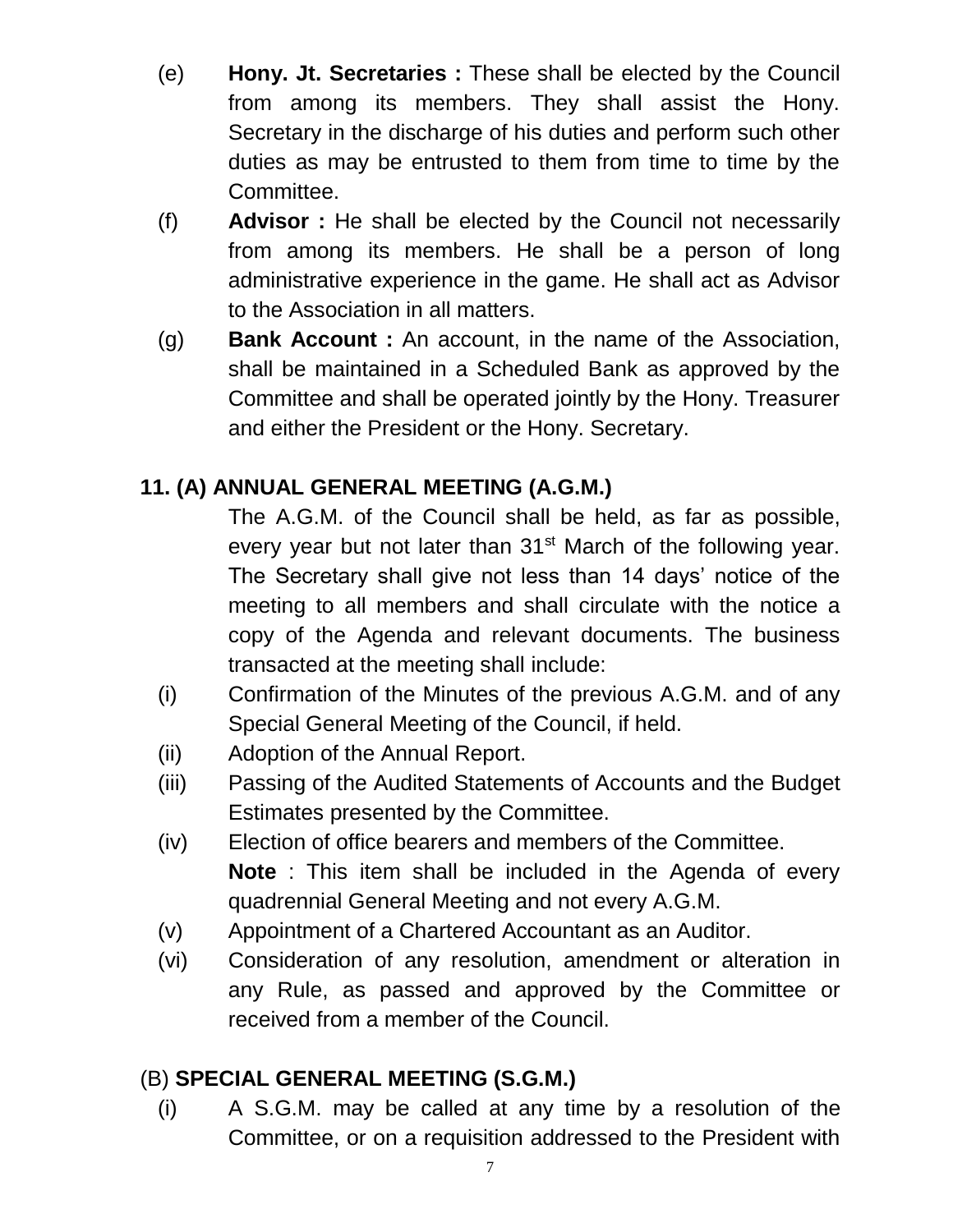a copy to the Secretary in writing by at least one-fourth of the members of the Council, or at the discretion of the President to consider such matters as may be mentioned in the Resolution or Requisition or as may be indicated by the President. The Secretary shall give not less then 14 days' notice of such a meeting to all members shall also circulate with the notice a copy of the agenda. No other business shall be transacted at such a meeting. Such a meeting should be called within 6 weeks of the receipt of the Requisition.

(ii) In case of an emergency, the President in his discretion may convene a S.G.M. at a shorter notice.

### **12. CONDUCT OF COUNCIL MEETINGS**

- (a) **Votes :** Votes may be taken either by show of hands or by ballot as may be decided by the Council. Elections will, however, be held by ballot and not by show of hands. All matters shall be decided by simple majority, provided that no amendment to the Constitution shall be made unless it is carried by at least two-thirds majority of the members present and voting.
- (b) **Minutes:** The Minutes of all Council meetings shall be recorded by the Hony. Secretary and, after the approval of the President, shall be circulated to the members within two months of the date of the meeting.
- (c) **Quorum :** At a meeting of the Council, one-fourth of the members of the Council shall form a quorum. If at any meeting there in no quorum, the meeting shall stand adjourned to the next day at the same place and at the same time. The President is, however, authorised to hold an adjourned meeting earlier with the consent of the members present. No quorum shall be necessary at the adjourned meeting.
- (d) **Adjournment:** Except for want of quorum, no meeting of the Council once held shall be adjourned unless two-thirds of the members present ask for such adjournment.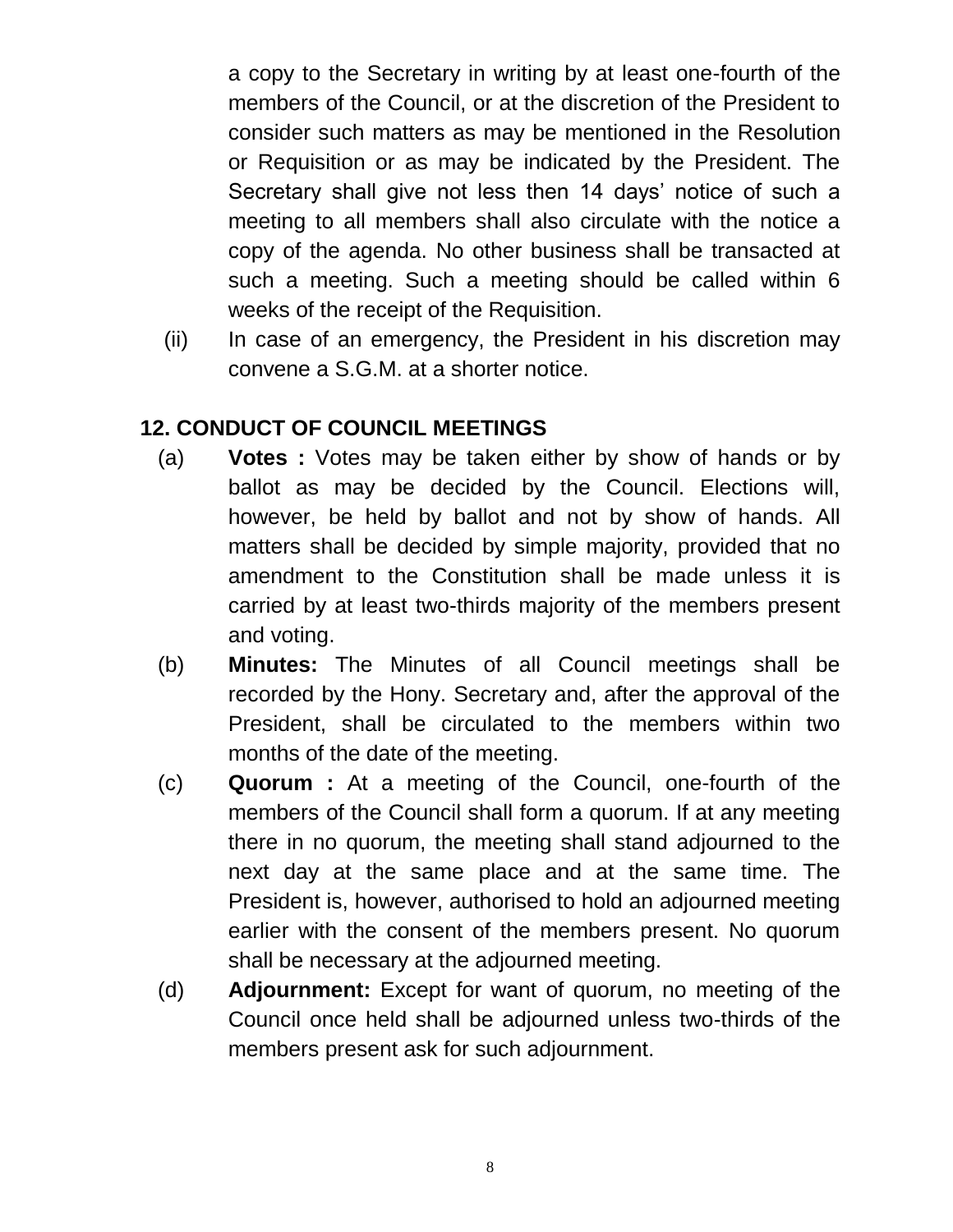### **13. EXECUTIVE COMMITTEE**

(a) The Executive Committee (i.e. the Committee) shall consist of the following :-

(i) Not more than 13 office bearers; (ii) Not more than 11 members elected by the Council from among its members; and (iii) Not more than 4 members nominated by the Committee not necessarily from among the members of the Council. The nominated members shall have the same status as the elected members.

- (b) The Committee shall exercise the following powers :-
- (i) All the affairs of the Association shall be managed by it and it shall be the duty of the Committee to see that the rules of the Constitution are complied with in all respects.
- (ii) It shall prepare and present the Budget to the Council for approval. Accordingly, it shall sanction and control expenditure. It shall generally supervise and conduct the business of the Association.
- (iii) It shall hear and decide all questions submitted to it. All its decisions shall be complied forthwith, but an appeal may be filed with the Council by any member who is dissatisfied with the decision of the Committee within 21 days from the date of the communication of the decision.
- (iv) It shall appoint such Sub-Committees it may deem necessary.
- (V) It shall frame Bye laws in accordance with and not repugnant to the Rules of the Association.
- (vi) It shall print, publish and circulate rules and any Periodicals or leaflets for the promotion of the Objects of the Association.
- (vii) It shall impose and enforce penalties for any violation of the Rules by individuals or organizations.
- (viii) It shall declare any player, on evidence, as a professional and shall reinstate any player as an amateur with the approval of B.A.I.
- (ix) It shall sanction Open Tournaments and shall prohibit holding of unauthorized championships or open tournaments in the State.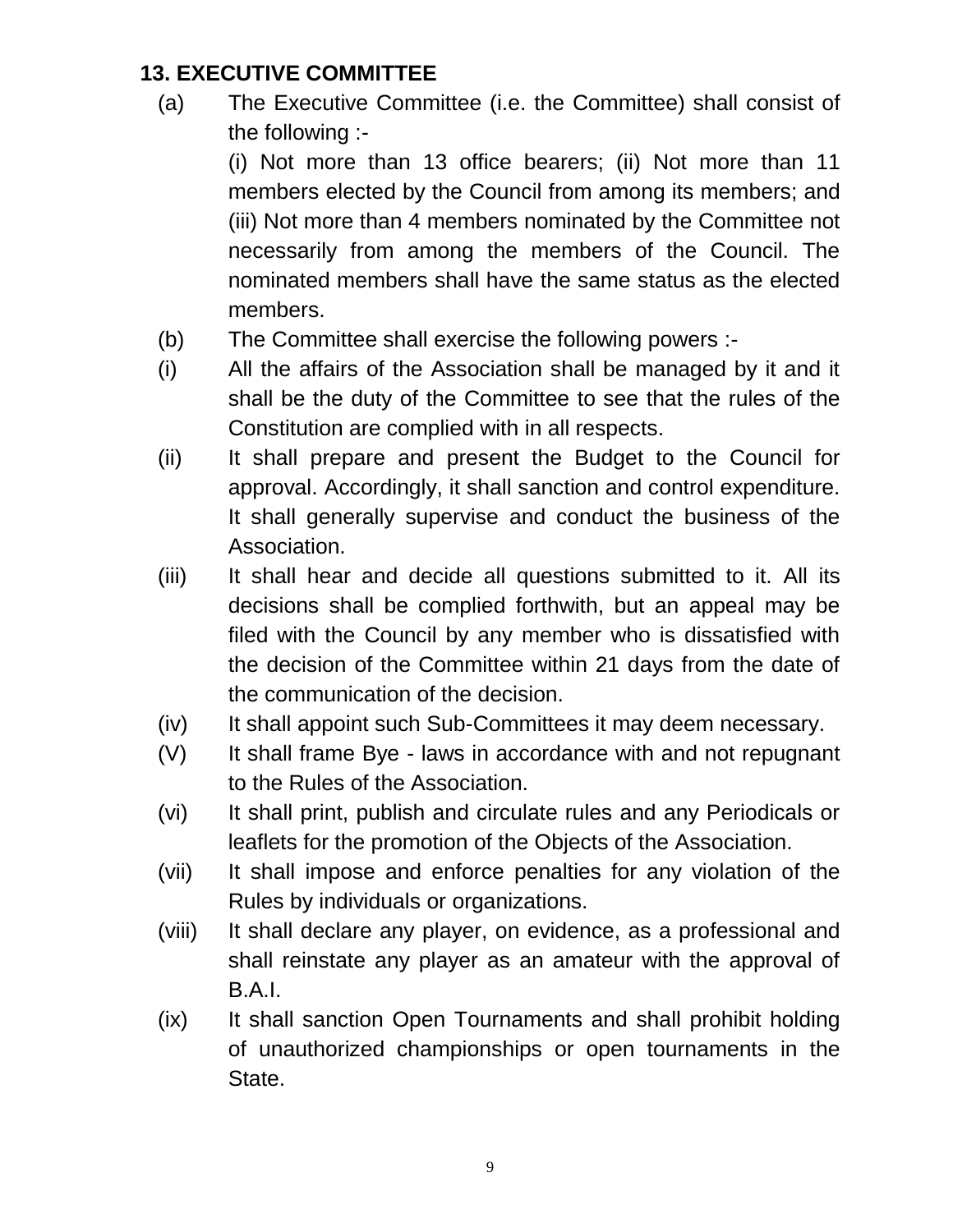- (x) It shall appoint any two of its members to act on the Tournament Committee of management of any open Tournament or Championship held in the State.
- (xi) It shall delegate all or any of its power to its duly appointed Sub-Committees.
- (c) The Committee is authorized to employ such staff including a paid Assistant Secretary, as it may deem fit for the smooth working of the Association and to fix their remuneration and terms of service.
- (d) The Committee is authorized to fill in any vacancy that may occurs in the Committee during its tenure.
- (e) The Committee can conduct an enquiry on any organization, patron/life member or individual directly or indirectly and call for all papers connected with the enquiry.
- (f) The Committee shall take steps to standardize the constitutions of the affiliated organizations.
- (g) (i) The Committee shall ordinarily meet twice a year and often if necessary.
- (ii) Members of the Committee not attending two of its meetings consecutively, without leave of absence, will cease to be members of the Committee unless their absence is condoned by the Committee.
- (iii) The first meeting of the Committee shall each year be held in the first two weeks of March. The Agenda for the first meeting shall inter-alia include the following :-

(1) Confirmation of the minutes of the last meeting;

(2) Consideration of Budget Estimates, for the next financial year;

(3) Consideration of Sports Calendar for the next financial year;

(4) Appointment of Sub-Committees;

(5) Other matters with the permission of the Chair.

(iv) The second meeting shall be held on the same date or the next date after the A.G.M. The date, place and time of this meeting will be announced at the A.G.M. and this will be deemed as adequate notice. The agenda for the meeting shall be circulated a week earlier.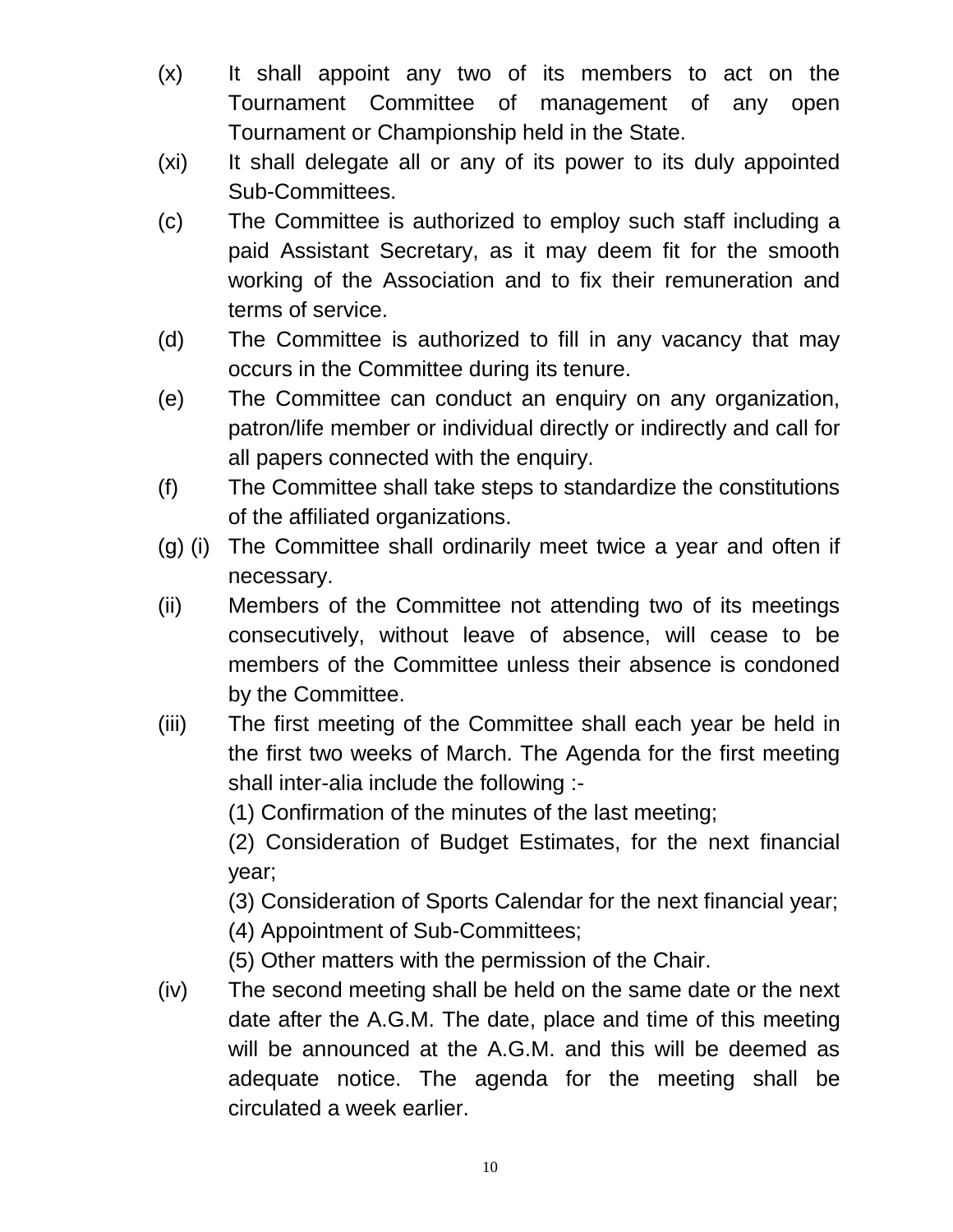- (v) The time, place and date for any subsequent meeting shall be fixed by the Hon. Secretary in consultation with the President, and if this is not possible, then by the Committee.
- (vi) Except in the case of the second meeting, the Hon. Secretary shall issue a notice at least 7 days before the date fixed for a meeting of the committee. The agenda for a meeting shall be circulated along with the notice.
- (vii) The quorum for a meeting of the Committee shall be seven. If at any meeting there is no quorum, the meeting shall be adjourned for half an hour. No quorum shall be necessary for the adjourned meeting.
- (viii) No member will be entitled to claim any TA/DA for attending any meeting of the Committee.
- (ix) Copies of the proceedings of each meeting of the Committee shall be sent to the members of the Committee and affiliated organizations within one month of the date of the meeting.
- (h) In the interval between two meetings of the Committee, action might be taken if the President or Hon. Secretary so desires after consulting the members by telephone/telegraph or by post, and in every such case the notes so taken shall be recorded by the Hon. Secretary and will have the same force as the decisions taken at a regular meeting.
- (i) **Agenda :** Any member of the Committee desirous of raising any matter at a forthcoming meeting of the Committee shall give notice of proposal to the Hon. Secretary prior to the meeting, and the subject and general details of such motion and the name of the proposer shall appear on the agenda of the meeting.

## **14. TA/DA of Delegates of MPBA attending meetings of B.A.I. Council/Committee.**

The delegates of MPBA shall be paid TA/DA as per rules of B.A.I.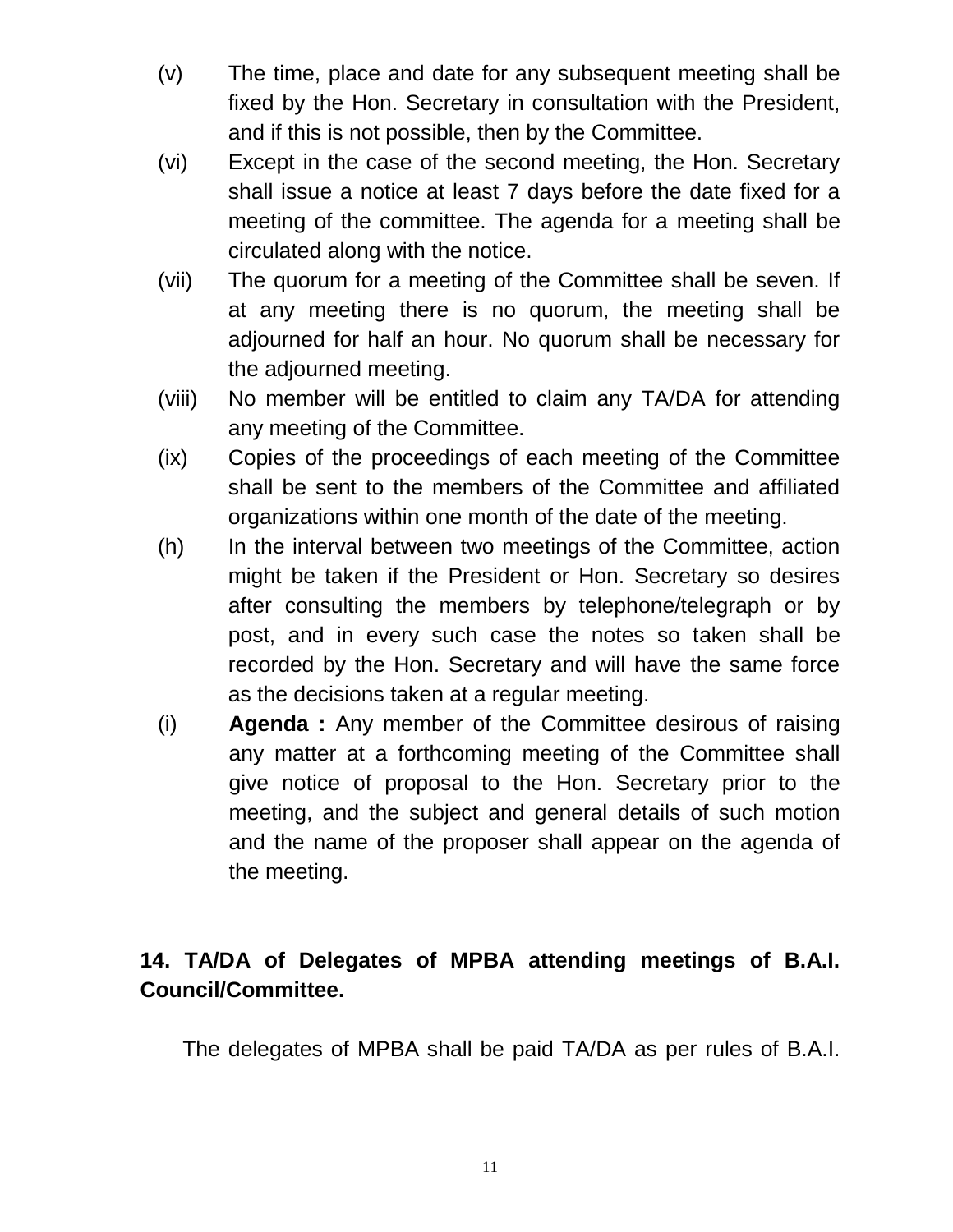### **15. FORCE OF RULES**

- (a) Every organisation shall be bound to conform to the Rules of the Association as may, from time to time, be in force.
- (b) Any alteration/amendment/addition in the Rules carried by a two-thirds majority of the members present, in a Council Meeting, shall take effect immediately unless the Meeting decides otherwise. Proposals for any change in the Rules must reach the Hony.Secretary at least 15 days before the Council meeting at which these are to be considered.
- (c) Any doubtful or disputed point arising in connection with the Rules shall be decided by the Committee whose decision shall be binding on all members.

## **16. INDIVIDUAL MEMBERS**

- (a) **Honorary Member:** The Committee may elect any distinguished visitor or any other person of distinction, who has taken interest in the game and has rendered signal service to the Association, as an Hon. Member of the Association. He shall be entitled to attend the meetings of the Council but shall not have any voting rights.
- (b) **Patron:** The Committee shall have power to invite such a person as it thinks fit to become a Patron of the Association, provided that he donates not less than Rs. 5000/- to the Association. This amount is to be paid once in life time. A Patron shall have the right to attend meetings of the Council but shall not have any voting rights.

The Committee shall, however, have the power to invite any distinguished person to become Patron – in - Chief or Chief Patron of the Association without it being incumbent on him to donate any amount to the Association.

(c) **Life Member:** A person desirous of being admitted as a life Member of the Association shall pay a sum of Rs. 10,000/ alongwith his application. This amount is to be paid once in life time. A Life Member shall have the right to attend meetings of the Council but shall not have any voting rights.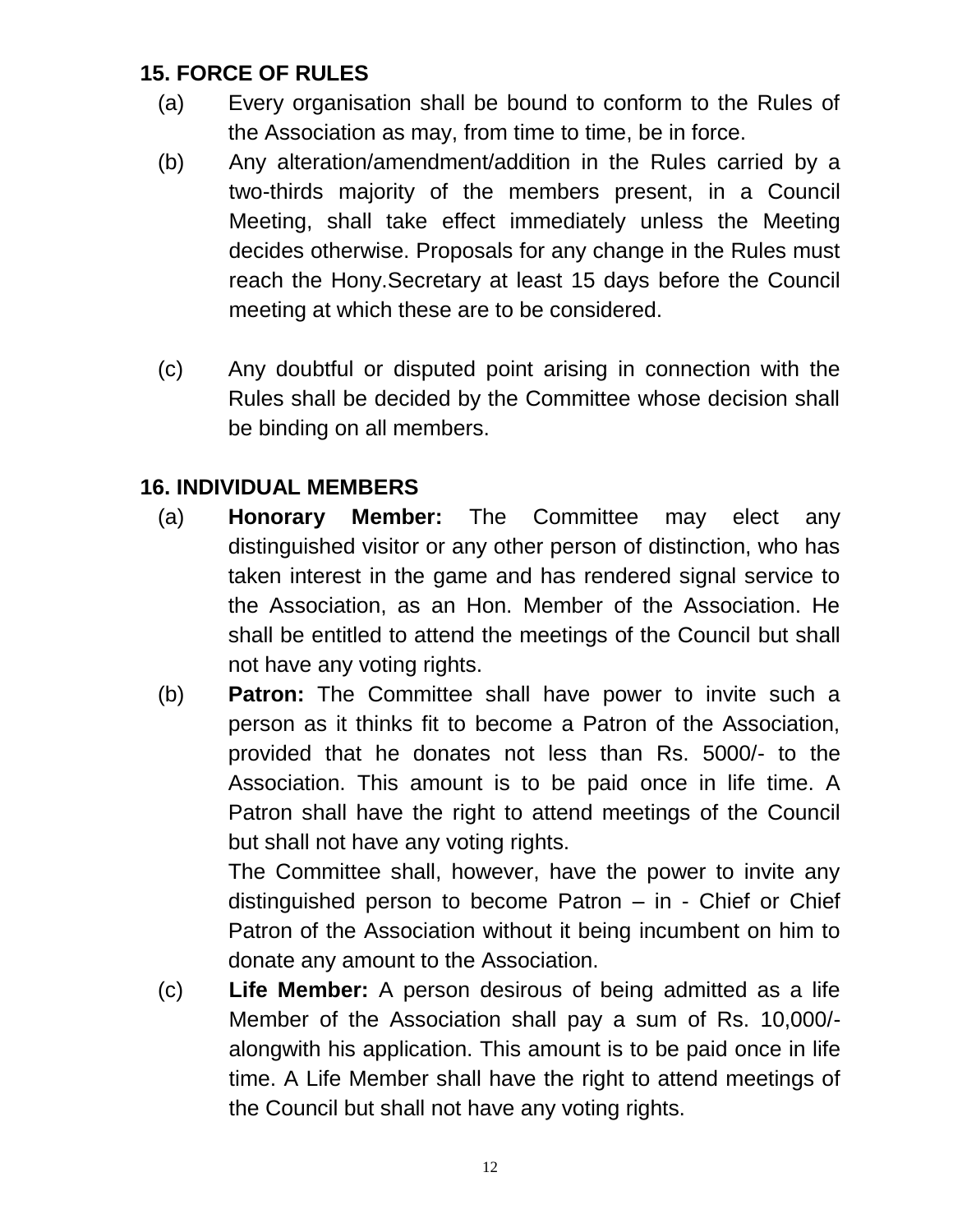### **17. AFFILIATION**

(a) District Associations/Departmental or Commercial Sports Boards shall apply to the Hony. Secretary for affiliation to M.P.B.A. and shall send the amount of admission fee and affiliation fee along with a copy of the constitution, a list of office bearers and a list of badminton clubs affiliated to it. The application should be in the Form given in the Bye-laws.

The acceptance or rejection of such applications shall rest with the Committee but an organisation, whose application is rejected, may appeal to the Council for reconsideration of the application. If the application is rejected, the amount of admission and affiliation fees shall be refunded.

- (b) The admission fee of new organisation, desirous of affiliating themselves with the M.P.B.A, shall be as follows:-
- (i) District Associations Rs. 1000/-
- (ii) Departmental/Commercial Sport Boards Rs. 15000/-
- (c) An affiliated organisation shall send every year a copy of the Annual Report, Minutes of the Annual General Meeting and Audited Statement of accounts. It shall also send any other documents when demanded.
- (d) An affiliated organisation shall immediately report to the Hony. Secretary any change in the name or address of its Secretary and other office bearers.

#### **18. RESIGNATION**

An organisation desirous of resigning from the Association may give written intimation thereof to the Hony. Secretary on or before the 31st December and the Committee shall accept the resignation provided no amount is then due to the Association by such organisation and provided that such an organisation does not come under the purview of Rule 18.

### **19. EXPULSION OR SUSPENSION**

If an Organisation, an individual member or a person directly or indirectly connected with the Association refuses or neglects to comply with any provision of the Rules, or is guilty of such misconduct as the Committee considers likely to affect the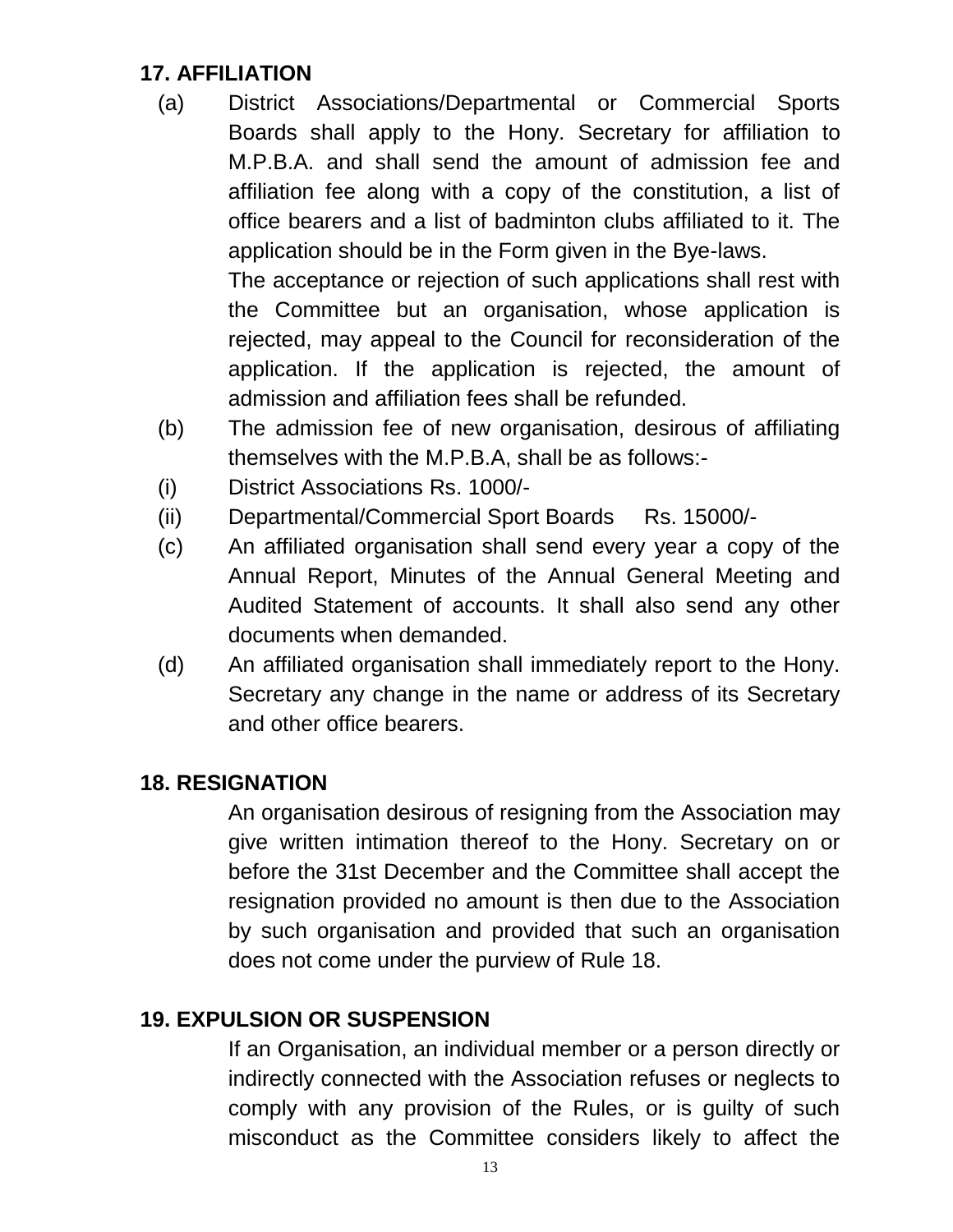character or stability or interest of the Association, such person or organisation shall be liable to expulsion or suspension for such periods as the Council may fix by a resolution provided that not less than two-thirds of the members of the Council present at the meeting shall have voted in favour of the same and provided also that at least 14 days before the meeting, at which such a resolution is passed, he/it shall have had notice thereof and of the intended resolution for his/its expulsion or suspension and that he/it shall at such meeting and before the passing of such resolution, have had an opportunity of giving orally or in writing any explanation or defense he/it may think fit. Refusal to accept the service of notice shall be regarded as service of that notice. On the adoption of such a resolution, the person or organisation shall not have any claim against the Association.

In respect of players, the Committee shall be competent to take action by a simple majority of the members present after calling for an explanation. Pending enquiry, action can be taken by the President/Secretary. Also when the punishment proposed is for less than two years in respect of an individual, directly or indirectly concerned, the Committee is to take action, by twothirds majority of the members present, on the basis of explanation available.

#### **20. RE-ADMISSION**

- (a) An organisation removed from the list of members under Rule 6 (e) may be re-admitted by the Committee if the subscription due be paid.
- (b) If expelled under Rule 19, a person or organisation may be readmitted by the Council by a two-thirds majority of the members present at the meeting on due notice. Such a readmission shall not taken effect for a period of six months from the date of expulsion.

#### **21. REGISTRATION OF PLAYERS**

No player shall be entitled to play in any Open Tournament/Sate Championship unless his name is registered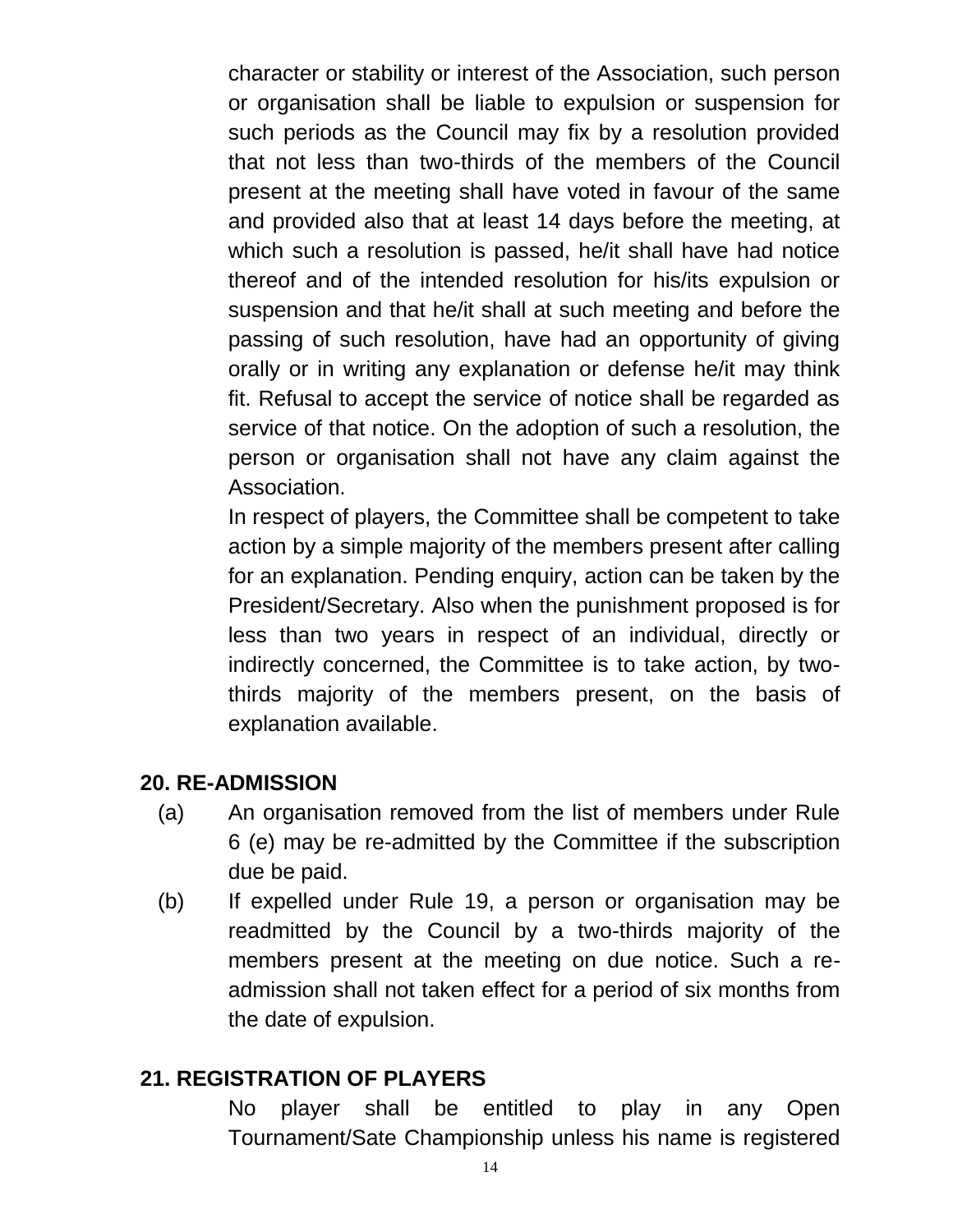with the Association, or units affiliated to it, or competitions recognised by it. The application for registration shall be made in the proforma given in the Bye-laws.

### **22. PROHIBITION**

- (a) No organisation shall amend its constitution without the prior approval of M.P.B.A.
- (b) An organisation defying Rule 13 (b) (iii), 13 (b) (vii) and Rule 21 (a) shall automatically cease to be an affiliate of the M.P.B.A.
- (c) No player or official can criticise the Association or its affiliated units through public media.

### **23. COLOURS**

The colours of the Association are Dark Blue, Dark Red, White and Gold and the badge consisting of a stag in Golden colour in the center with dark blue background. The binding of the tie shall be :

Dark Blue : 11/2 inch; Red : 1/4 inch; White : 1/10 inch; Gold : 1/4 inch.

The colours, the tie and badge of the Association shall be worn by a player who has won an event in the State Championships, or who has represented or may represent the Association as a player or an official in any match or competition. The Association tie and/or other ornamental articles in the Association Colours may only be worn by a person who is directly connected with the M.P.B.A. as an office bearer or as a member of the Council. The Association tie and/or other ornamental articles in the Association Colour may be presented by the Committee to an Organiser of State Championships, or to a player/officer from other States or India or a foreign country.

The Colours will be obtainable from the Hony. Secretary, if available in stock, on payment of such prices as are fixed from time to time by the Committee.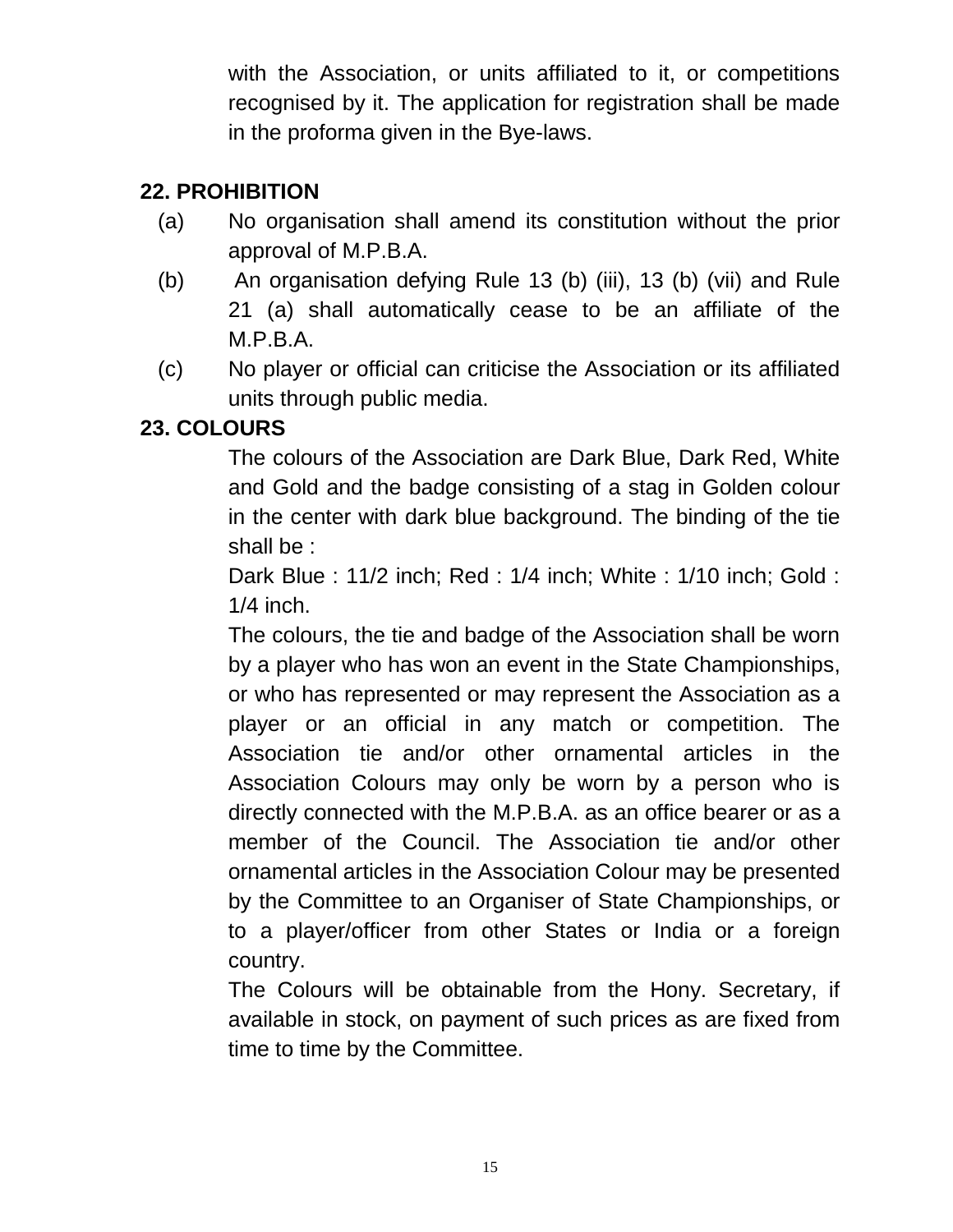### **24. DISSOLUTION**

- (a) The Association shall not be dissolved unless decided upon by a resolution passed in the General Body (Council) Meeting convened particularly for the purpose by a majority of 4/5th (Four-fifths) of the members present and entitled to vote. At least 30 days' clear notice shall be given for such a meeting with a copy of the Resolution pertaining thereto.
- (b) In the event of dissolution, any assets and property that may remain after satisfying all debts and liabilities shall be divided equally amongst the member organizations.

### **25. DISPUTES**

The M.P.B.A. can sue and can be sued through the Hony. Secretary of M.P.B.A. However all the cases shall be filed only at the Headquarters of the Association.

## **26. OPEN TOURNAMENTS/INTER DISTRICT CHAMPIONSHIPS/ STATE CHAMPIONSHIP**

- (a) Inter-District and State Championship shall be held, under the direct control of M.P.B.A., in conjuction with an affiliated organisation which will act as Host. In case, it is not possible for any affiliated organisation to hold these Championships, The Association itself shall conduct these Championships.
- (b) An Open Tournament (i.e. not restricted to the players of an affiliated unit) can only be held in the State with the prior sanction of the Committee and it shall be under the direct control of the organising unit.
- (c) The places and dates of the open Tournaments/Inter-Distt. and State Championship shall be decided by the Committee. Affiliated units interested in holding these Tournaments should apply to the Hony. Secretary before the first meeting of the Committee.
- (d) Ordinarily the Inter-District Championships and State Championships (Seniors and Veterans) shall be run simultaneously.